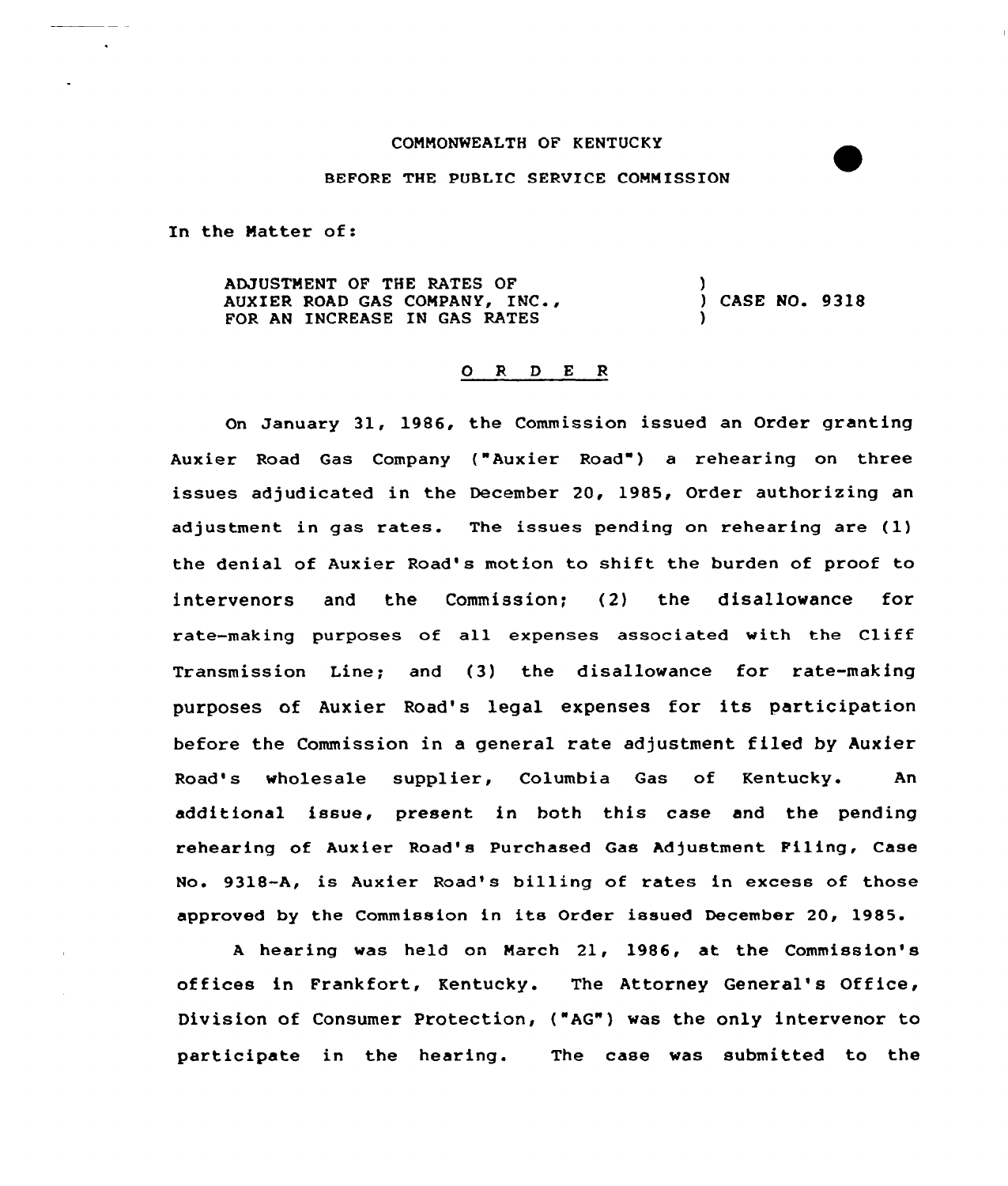Commission subsequent to the receipt of briefs from Auxier Road and the AG.

### BURDEN OF PROOF

Auxier Road claims on rehearing that the Commission erred in imposing on Auxier Road the burden to prove that its present rates are just and reasonable. Auxier Road's present rates were proposed in a general adjustment of rates filed on March 29, 1985. The proposed rates had an effective date of April 19, 1985, and they became effective by operation of law on that date. See KRS 278.180. By Order entered Nay 13, 1985, the Commiss'on, on its own motion, invoked its authority pursuant to KRS 278.190(l) to investigate the reasonableness of Auxier Road's new rates. This investigatory authority was later supplemented by the Commission's decision, entered June 6, 1985, to invoke its supplemental authority under KRS 278.260 to investigate rates.

Auxier Road's first argument is that the Commission's purpose in initiating a complaint investigation under KRS 278.260 was to determine whether Auxier Road's rates are unreasonable and, until a finding of unreasonableness is made, the rates are presumed to be reasonable since they are the lawful, effective rates. With such a presumption, the burden of proof shifts to those challenging the reasonableness of the rates. The AG disagrees with this position, arguing that no such presumption exists absence an explicit Commission Order approving the rates. The AG further argues that in a rate proceeding the Commission is acting

 $-2-$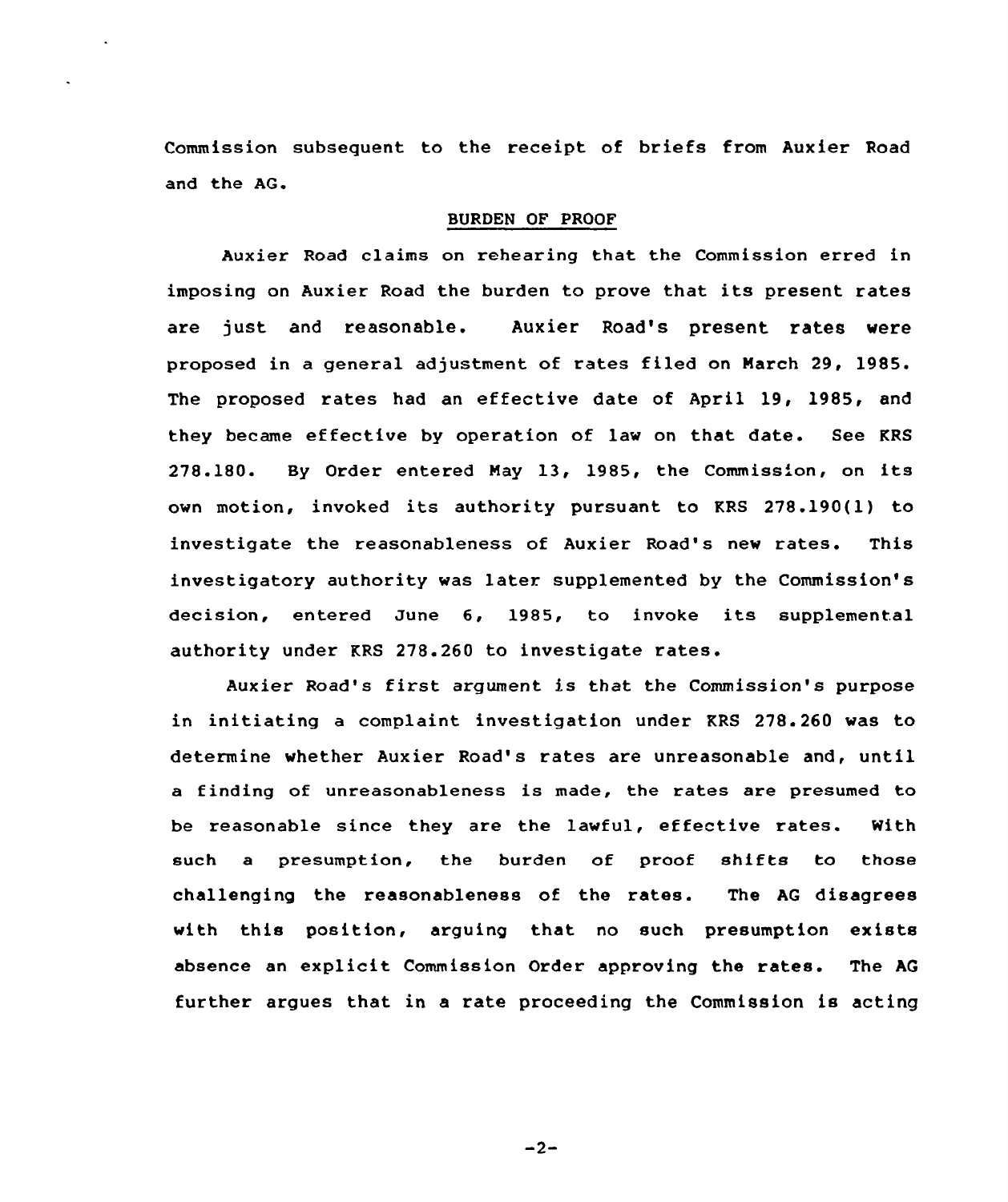in a quasi-judicial manner as the trier of fact. In such circumstances, neither the Commission or its staff is required to meet any burden of proof.

The Commission rejects Auxier Road's argument for two reasons. First, although Auxier Road's present rates are lawful and effective, they were not approved by the Commission and, therefore, not entitled to any presumption as to reasonableness. Second, this investigation was initiated under KRS 278.190 which mandates that the utility beax the burden of proof to show that the xates axe just and reasonable. See KRS 278.190(3).

Auxiex Road's second axgument is that the Commission's approval of Auxier Road's tariff sheets, without any protest or objection, constituted a finding that the rates were reasonable. Auxier Road further argues that based on this presumptive finding, the Commission's investigative authority under KRS 278.190 is terminated, leaving only a KRS 278.260 complaint pxoceeding in which intervenors or the Commission's staff must demonstrate that the rates are unreasonable. Auxier Road cites KRS 278.430 as controlling authority to place the burden of proof on intexvenors or Commission staff.

The Commission finds this argument unpersuasive. When a utility proposes new rates, they can become effective either upon approval by the Commission or automatically upon the expiration Of the statutory review period. Rates which have become effective by this later method have never been approved by the Commission and are, consequently, not entitled to any presumption as to their justness and reasonableness. Further, the approval, by a

 $-3-$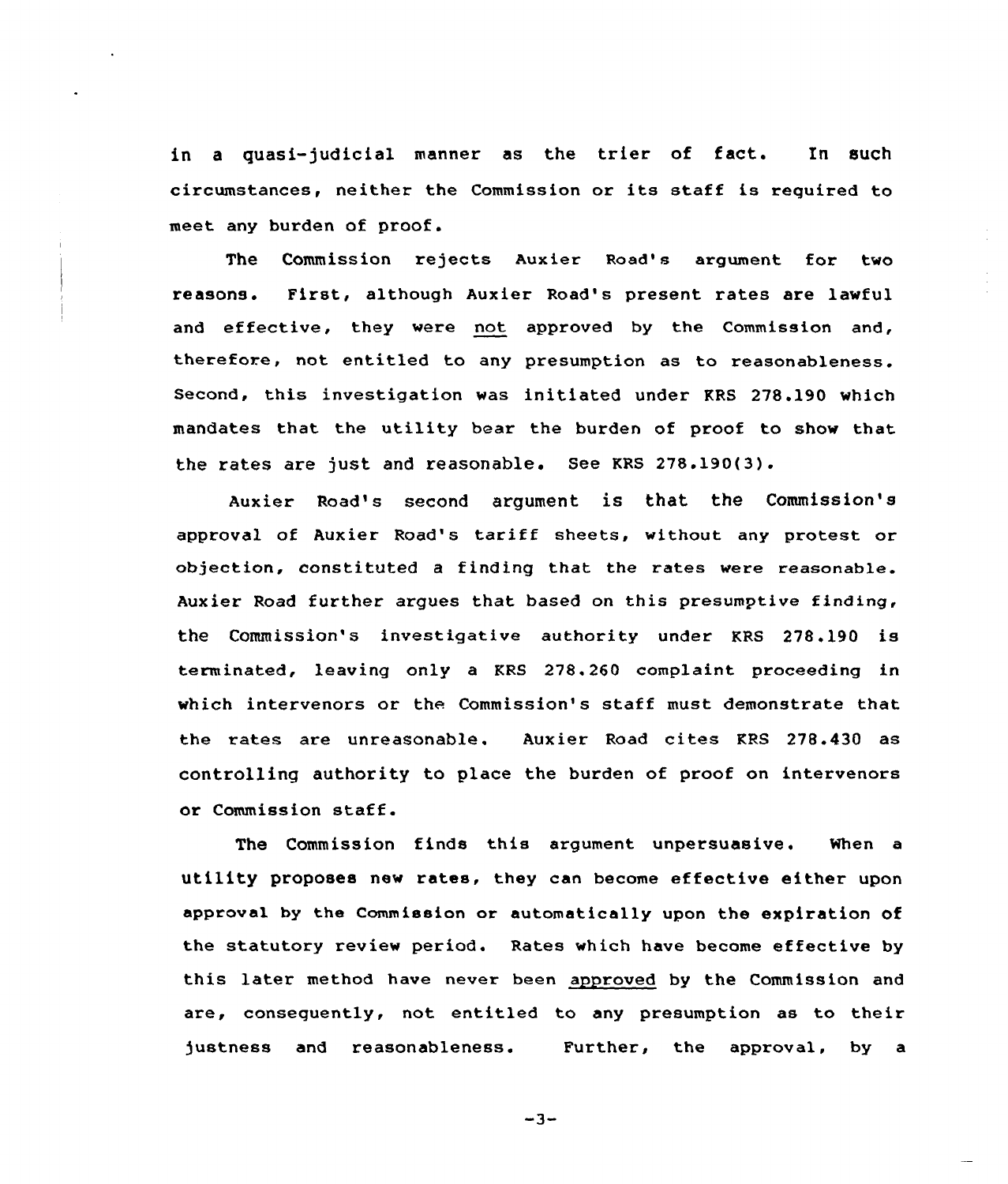Commission staff member, of a utility's tariff sheets is a ministerial act indicating that their form and content conforms with the utility's effective rates. The Commission has no authority to grant or deny approval for new rates other then by issuing a written order.

The Commission finds no merit in Auxier Road's argument to invoke KRS 278.430. That statute provides, in pertinent part, that "the party seeking to set aside any determination, requirement, direction or order of the commission shall have the burden of proof..." KRS 278.430. This statute establishes the burden of proof in proceedings appealed from the Commission, not proceedings pending before the Commission. Energy Regulatory Commission v. Kentucky Power Company, Ky. App., 605 S.W.2d 46, 49 (1980). Further, in this case, the rates became effective without any "determination, requirement, direction or order of the Commission."

In summary, the Commission affirms its denial of Auxier Road's motion to shift the burden of proof to intervenors or Commission staff.

# Cliff Transmission Line

In granting rehearing on the purchase of the Cliff transmission line and the appropriateness of receiving <sup>a</sup> return on it the Commission placed the burden on Auxier Road to prove the need and demand for the line and to justify the purchase price. In its response to the Commission's data request issued March 7, 1986, Auxier Road provided information which denoted specific periods of time in which the Cliff line had been used. During the period

 $-4-$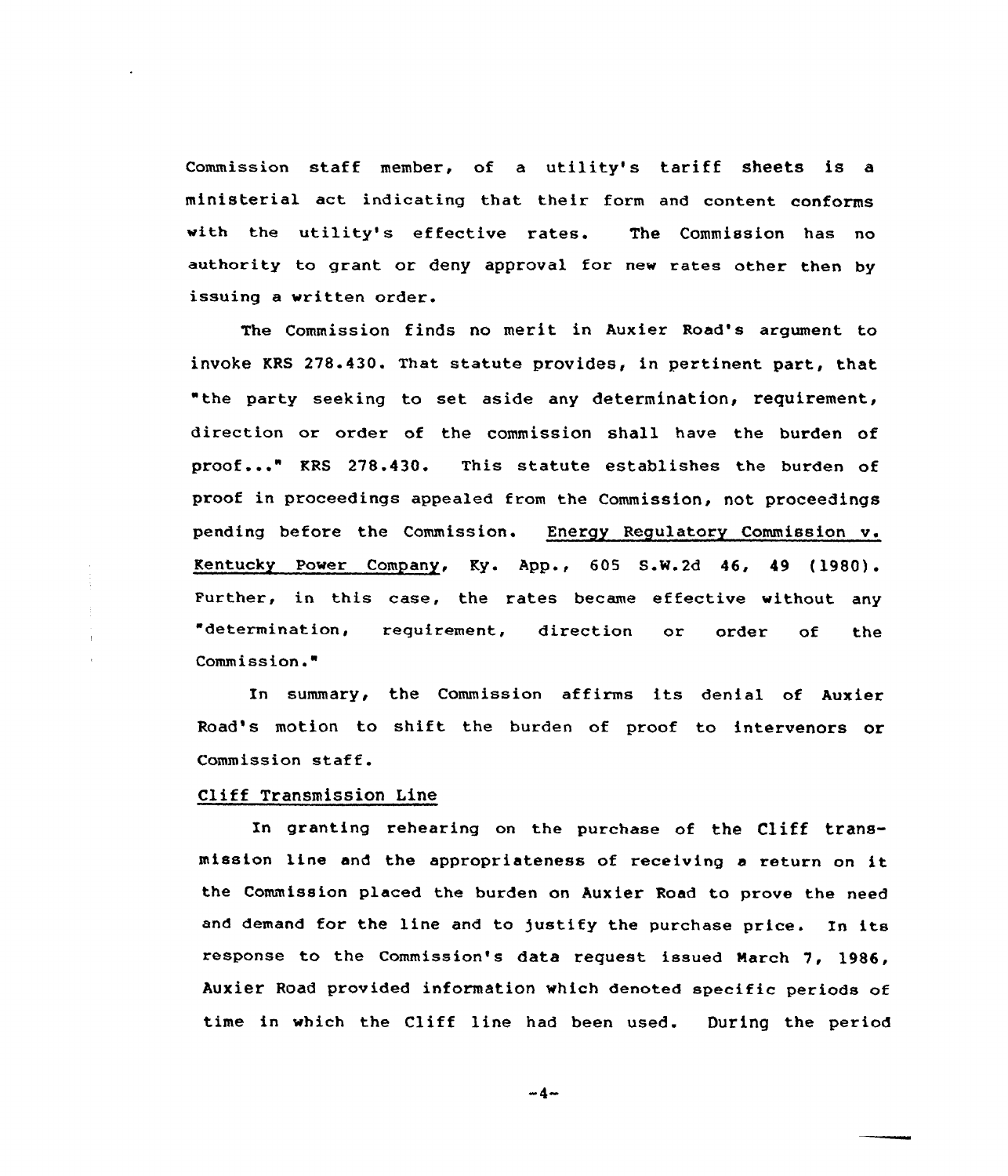March 1985 through Nay 10, 1985, gas service was maintained to approximately 60 customers when a main ruptured at a river crossing. During December 1985, the line was used again due to low pressure at the other end of the system. The Commission notes that Auxier Road's responses to these recurring problems in the past have been either unsafe (ruptured main) or inadequate (lack of pressure).

the second services of

Through the data request and subsequent testimony at the rehearing conducted Narch 21, 1986, Auxier Road provided additional information supporting the need and demand for the Cliff line. Auxier Road's supply contract with Columbia Gas of Kentucky ("Columbia" ) stipulates <sup>a</sup> minimum take of <sup>450</sup> Ncf per month, while the Auxier Road system requires an average of 5,000 Ncf per month. The line provides access to a supplemental source of supply for Auxier Road at a cost per Ncf below the rate charged by Columbia. Both Kentucky West Virginia Gas Company ("Kentucky West") and various local producers represent potential supply sources with whom Auxier Road is currently negotiating.

The purchase price for the line was \$50,600. Although the accepted bid was submitted by the construction company owned by the Auxier Road operator's son, it was the lowest of the three bids received. Furthermore, \$50,600 was a reasonable price for the amount and type of line purchased. The Commission notes that the immediate impact of this cost on the price per Ncf of gas will be more than offset in savings per Mcf to each customer once contracts are signed by Auxier Road for cheaper sources of gas.

 $-5-$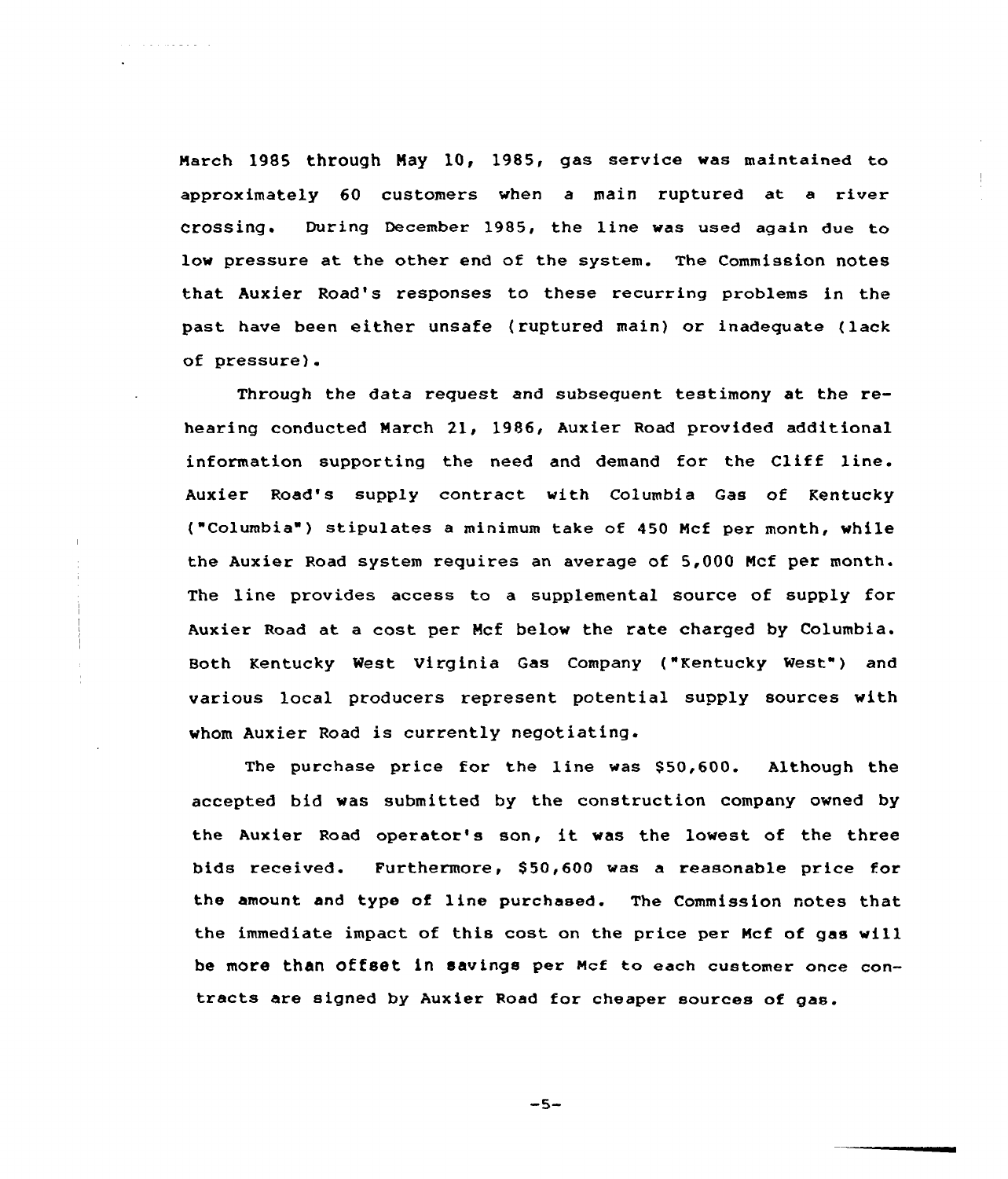The Commission disagrees with Auxier Road's conclusion regarding the need to seek Commission approval for the construction and purchase of the Cliff line. Auxier Road received inaccurate advice if any outside source suggested that Cownission approval was not needed. Since the owner of the company which constructed the line also sat on the Board of Directors of Auxier Road, the Commission is of the opinion that the construction was a company-related activity conducted at less than arms-length. Furthermore, the expense of 850,600 was not "ordinary" considering Auxier Road's financial position and the Cliff line was the first project of this nature initiated by the company. Clearly, the construction of the Cliff line was not within the ordinary course of business.

Despite the fact that the Cownission is allowing the Cliff line to be included in Auxier Road's rate base, the Commission serves notice upon Auxier Road that it may not approve such expenses after the fact in the future. The principal reason the expense is approved in this proceeding is due to the potential for Auxier Road to reduce the cost of gas to its customers. The Commission expects the use of this line to result in cheaper sources of gas for Auxier Road, which will be reflected in lower rates through Auxier Road's purchased gas adjustment clause, as new contracts are signed with other suppliers. Auxier Road should advise the Commission as these negotiations progress.

For the reasons stated herein the Commission finde that the cost of the Cliff transmission line in Auxier Road's net

 $-6-$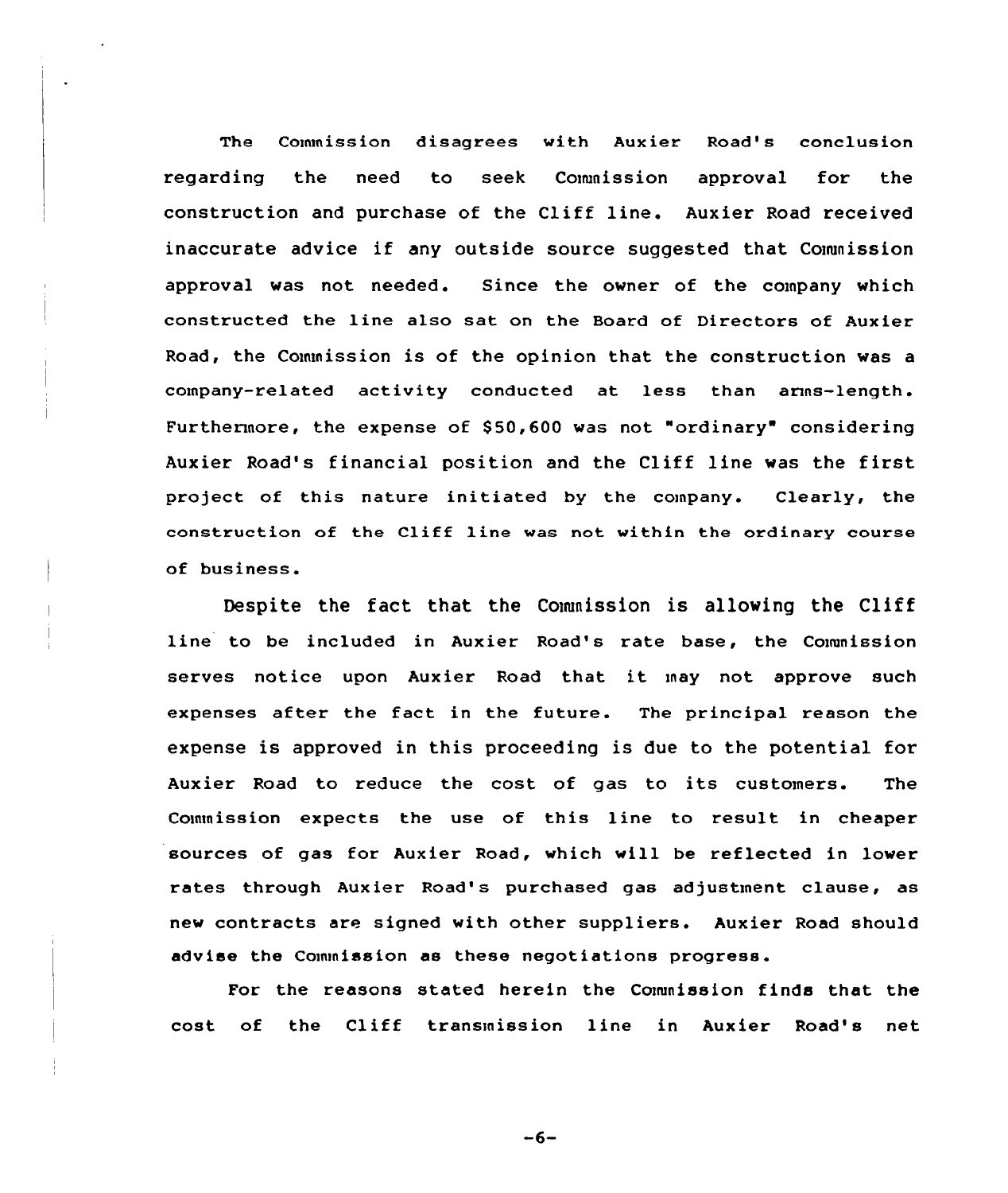investment rate base is appropriate and therefore has made the following adjustments: 1) increase return on net investment \$3,440; 2) increase depreciation expense \$1,453; and 3) increase taxes \$733.

# Intervention in Case No. 9003

In its Order of December 20, 1985, the Commission disallowed the amortization of \$4,542 of costs associated with Auxier Road's intervention in case No. 9003, An Adjustment of Rates of Columbia Gas of Kentucky, Inc. The Commission is of the opinion that utilities should be actively engaged in cases before various governmental bodies including the Public Service Commission which would have an adverse impact on the costs and/or operations of the utility. Participation by affected parties may have <sup>a</sup> significant impact on the final decision of the Commission. However, utilities should be selective in the proceedings in which they participate and the manner in which they involve themselves in the proceeding. For instance, in situations where a utility is intervening in the supplier's rate case, the most productive participation would involve presentation of the financial impact of the supplier's proposals and alternative revenue requirements for the utility's class of service. Nerely attending public hearings and making general statements as to the inappropriateness of unrelated issues is ineffective and unproductive in rate cases. When deciding whether or not to intervene the utility should also consider the potential savings versus the cost of its participation and should minimize its expenditures for outside professionals as much as possible.

 $-7-$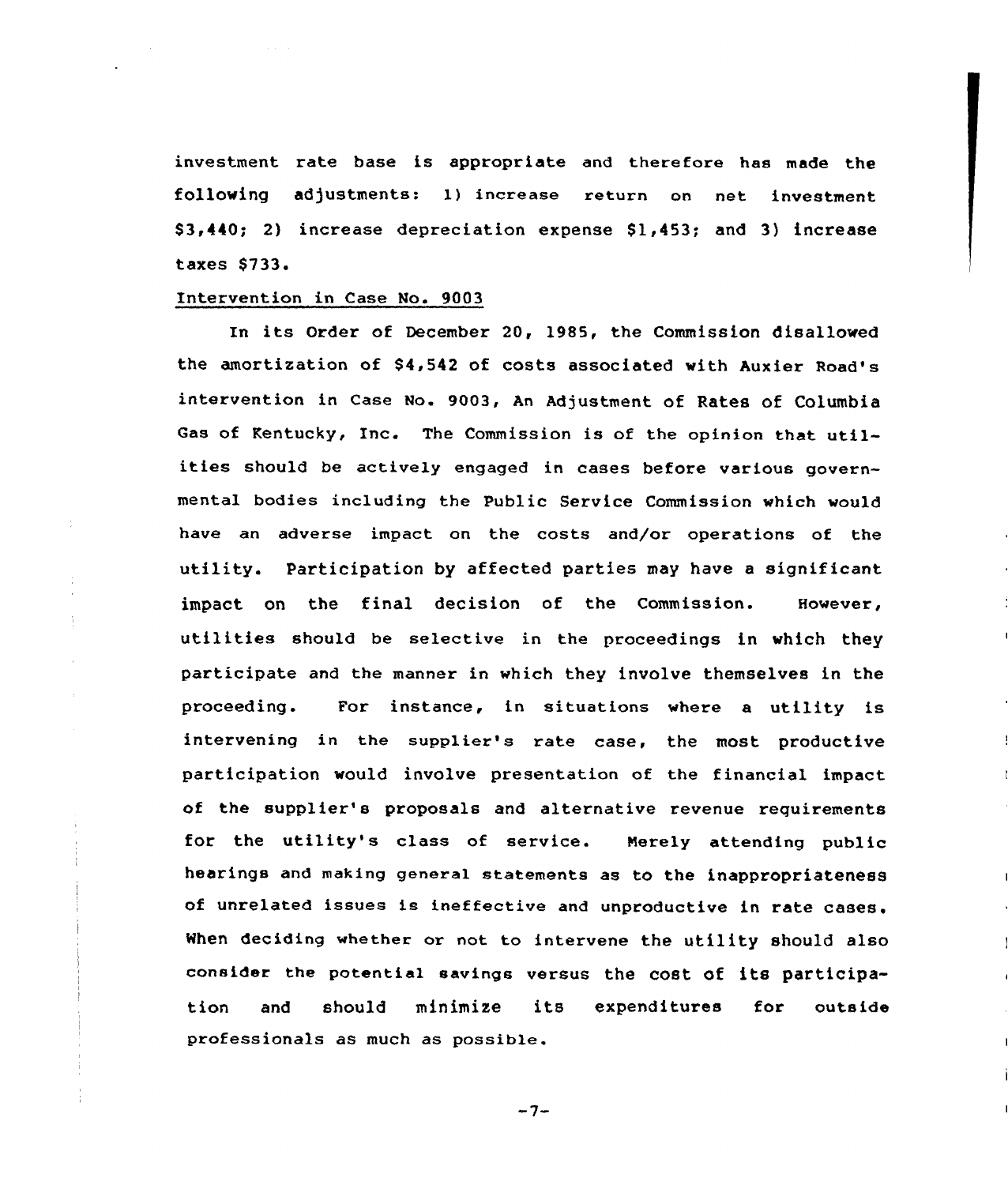The Commission maintains its position that the benefits of Auxier Road's information in the Columbia rate case is questionable at best and the additional evidence on rehearing is not convincing. However, after further consideration the Commission finds that Auxier Road acted in good faith in attempting to respond to the Commission's suggestion that Auxier Road should participate in major regulatory proceedings. Therefore, the Commission vill allow Auxier Road to recover this cost through amortization over a 3-year period as proposed.

#### Unauthorized Rates

On February 20, 1986, Auxier Road filed a petition for rehearing and motion for clarification of the Commission's Order issued January 31, 1986, granting a rehearing of the December 20, 1985, Order approving new rates. Auxier Road argues that the January 31, 1986, Order granting rehearing precludes the December 20, 1985, Order from becoming a final and appealable order and, consequently, Auxier Road is under no obligation to implement the rates contained in the Commission's December 20, 1985, Order. The Commission finds that this argument lacks merit. KRS 278.390 clearly states that:

Every Order entered by the commission shall continue in force until the expiration of the time, if any, named by<br>the commission in the order, or until revoked or the commission in the order, or until revoked or commission, suspended, or vacated in whole or in part, by order or decree of a court of competent jurisdiction.

This legisletive mandate that Public Service Commission orders continue in force cannot be defeated by a party's application for rehearing pursuant to KRS 278.400.

 $-8-$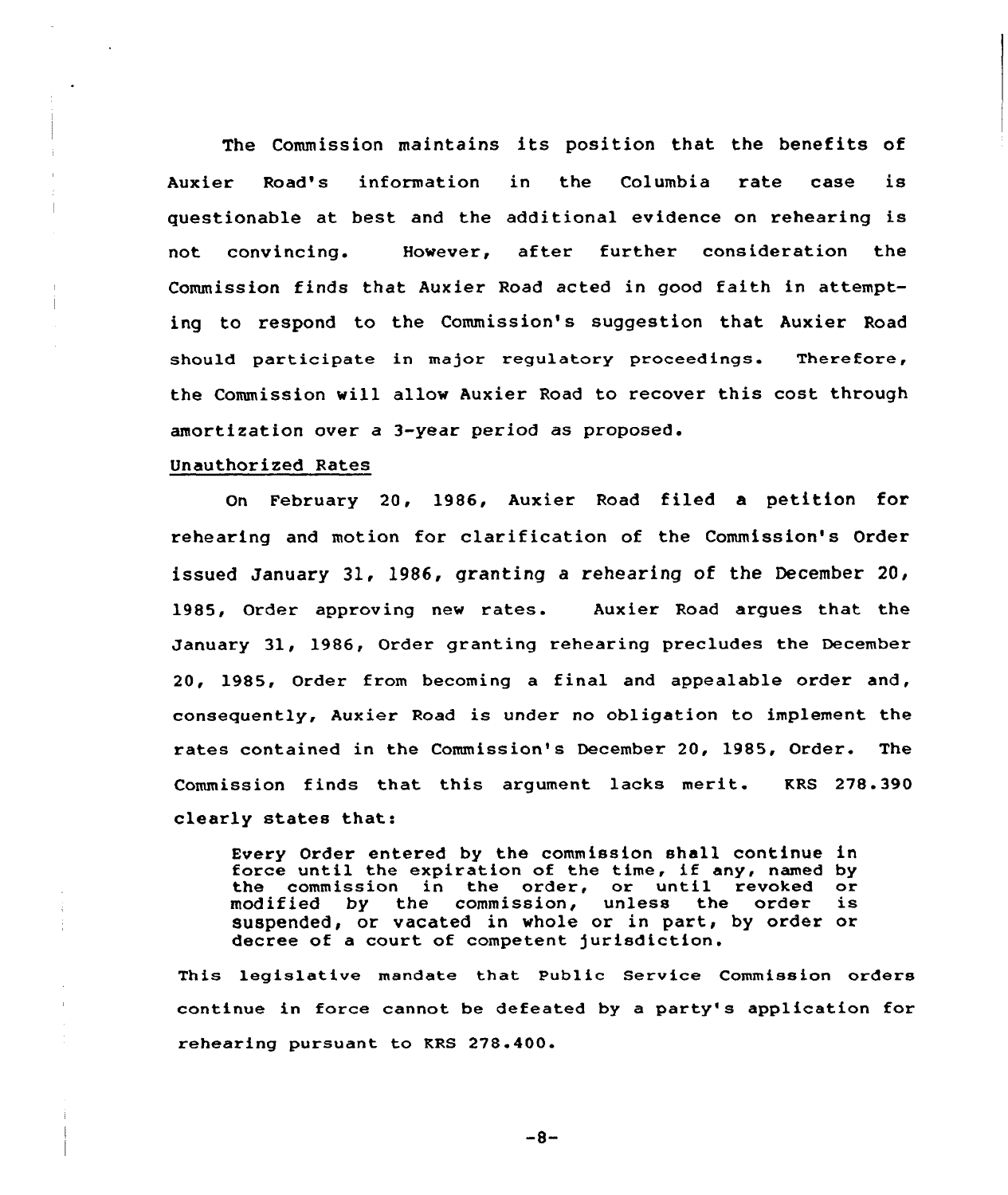The Commission finds that its order entered December 20, 1985, approving gas rates lover than those then being charged by Auxier Road, continued in force until modified herein. Therefore, Auxier Road should refund to its customers all rates collected since December 20, 1985, in excess of the rates approved by Order of the Commission issued December 20, 1985.

# Revenue Requirements

In its Order dated December 20, 1985, the Commission found that Auxier Road should be allowed <sup>a</sup> return of 7.0 percent on its net investment rate base. The application of this rate of return to the additional amounts found reasonable on this rehearing results in the necessity of \$7,140 in additional revenues determined as follows:

| Return on Cliff Line      | \$3,440 |
|---------------------------|---------|
| Cliff Line Depreciation   | 1,453   |
| Amortization of Rate Case | 1,514   |
| Income Taxes              | 733     |
|                           | \$7,140 |

The commission finds that the revenue granted Auxier Road by Order entered December 20, 1985, should be increased by \$7,140.

IT IS THEREFORE ORDERED that:

The Commission's denial of Auxier Road's motion to shift  $\mathbf{1}$ . the burden of proof to intervenors and the Commission be and it hereby is affirmed.

2. The Commission's Order entered December 20, 1985, be and it hereby is modified to authorize additional revenue of \$7,140.

 $-9-$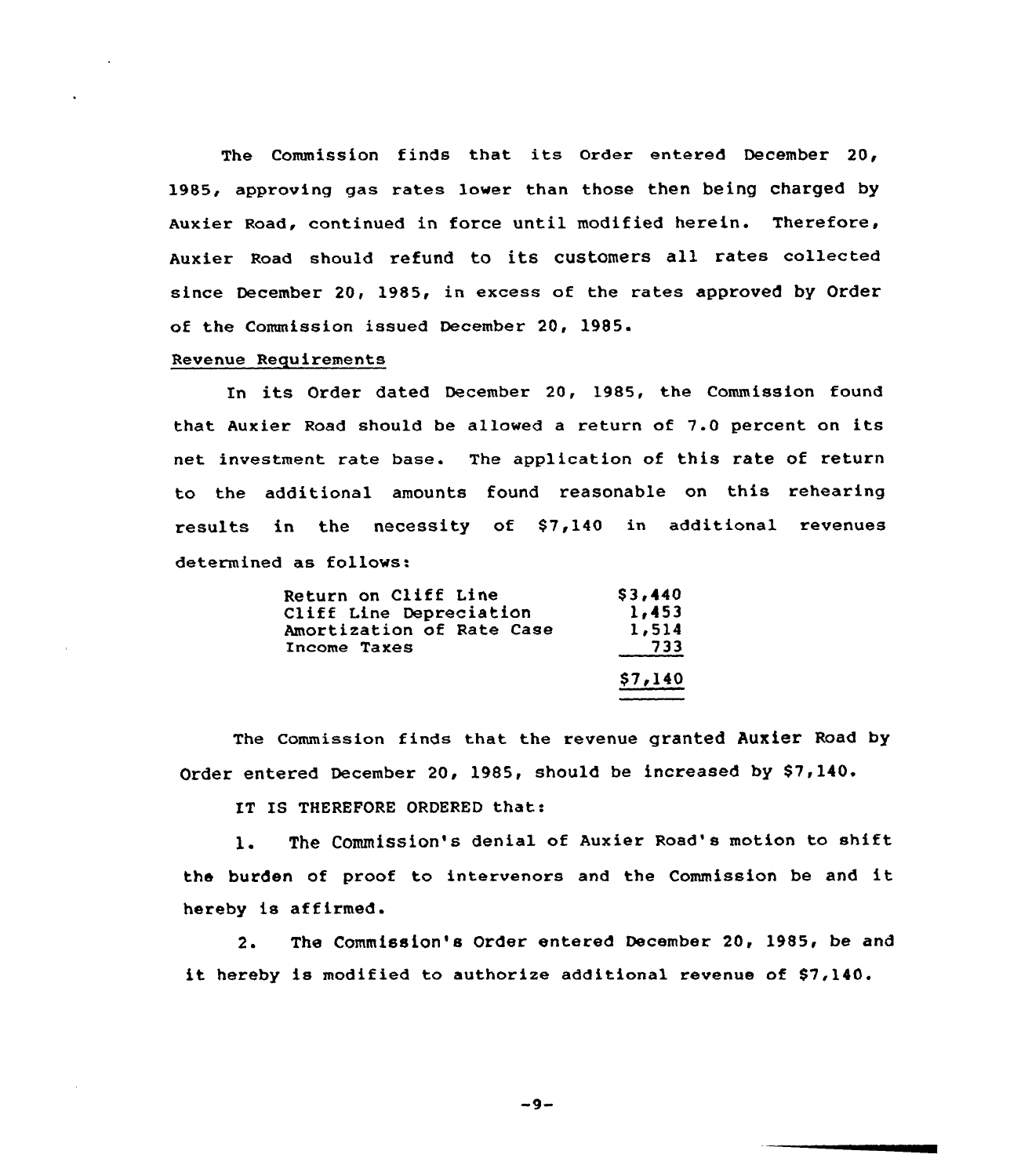3. The rates set forth in Appendix <sup>A</sup> be and they hereby are approved for service rendered on and after the date of this order.

4. Auxier Road shall refund to its customers all rates collected since December 20, 1985, in excess of the rates approved by the Commission's Order entered December 20, 1985.

5. Auxier Road shall file with the Commission, within <sup>20</sup> days of the date of this Order, a plan to refund the unauthorized rates collected since December 20, 1985.

Done at Prankfort, Kentucky, this 2nd day of July, 1986,

PUBLIC SERVICE COMMISSION

<u>irm</u>an Vice Chairman

 $^{\prime}$  . nilllin

ATTEST:

**Secretary**